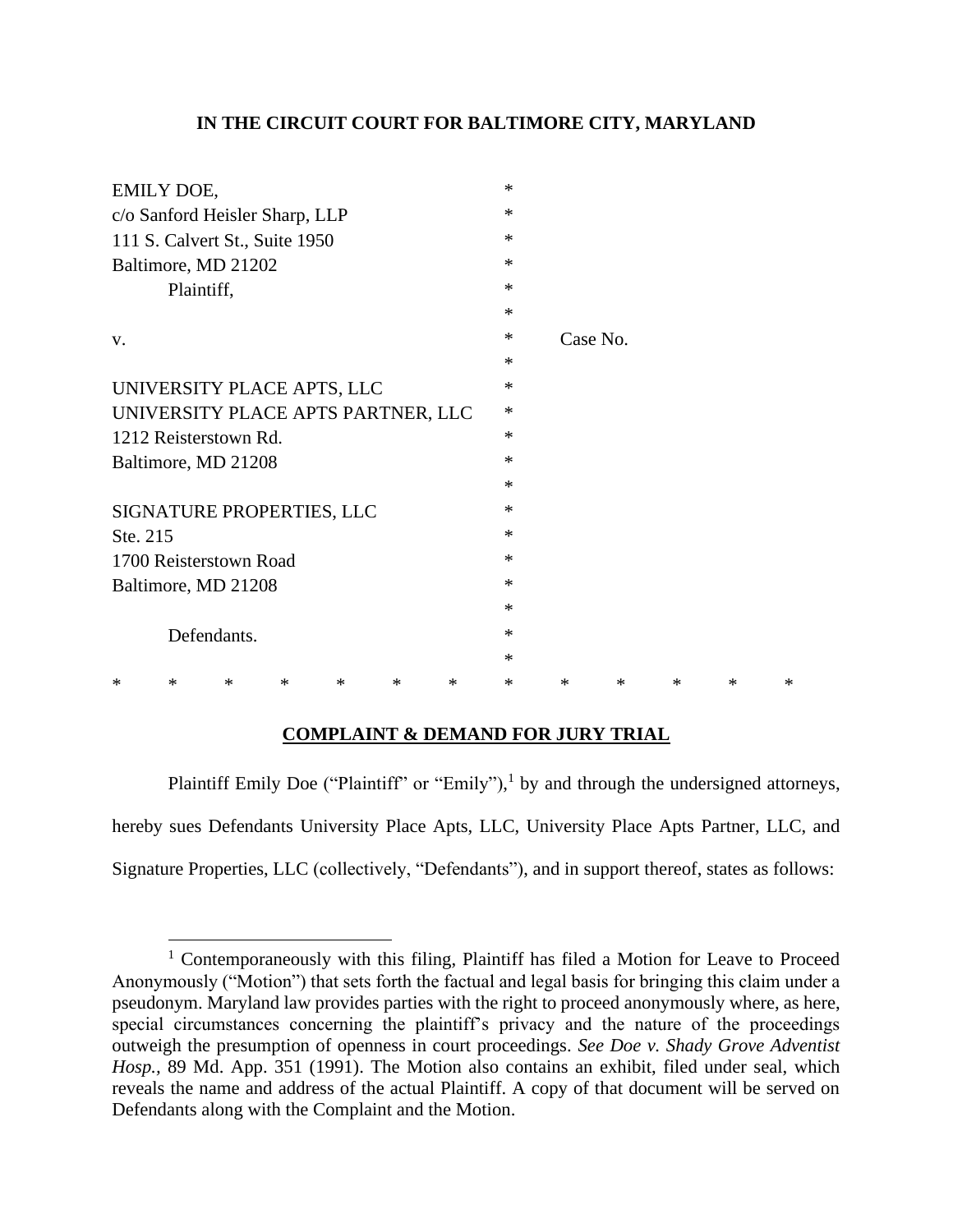### **NATURE OF THE ACTION**

1. Emily Doe was a 26-year-old University of Maryland medical student when, due to Defendants' failure to fix the faulty door, a stranger opened the unlocked exterior door to her apartment building, accessed her apartment, and violently raped her.

2. On the evening of Thursday, May 31, 2018, Emily was in her apartment in the "G" building of University Place Apartments ("University Place" or "the Premises"), at 617 W. Lexington Street in Baltimore, Maryland. At around 11:15 p.m., a man accessed the "G" building through a faulty exterior door that would not lock properly. Once inside, the man was able to access Emily's apartment through her fourth-floor patio door. He quickly entered Emily's apartment, startled her, and violently held her down, strangling her by wrapping his arm around her neck, and forced her to engage in vaginal intercourse, threatening her throughout the attack that he would kill her if she made a sound.

3. Defendants had received complaints about the "G" building's faulty exterior door, including from Emily herself, yet they took no action to maintain or fix the door or to otherwise provide adequate security for their tenants, many of whom are students.

4. Emily seeks all available legal remedies for the preventable and life-altering trauma she has suffered and will continue to suffer.

### **PARTIES, JURISDICTION, & VENUE**

5. At all relevant times, Plaintiff was a resident of Maryland and Baltimore City.

6. Defendant University Place Apts, LLC is a corporation with its principal place of business at 1212 Reisterstown Road in Baltimore County and that regularly transacts business within Baltimore City. Defendant University Place Apts LLC owned and operated University Place during the time Emily Doe lived there.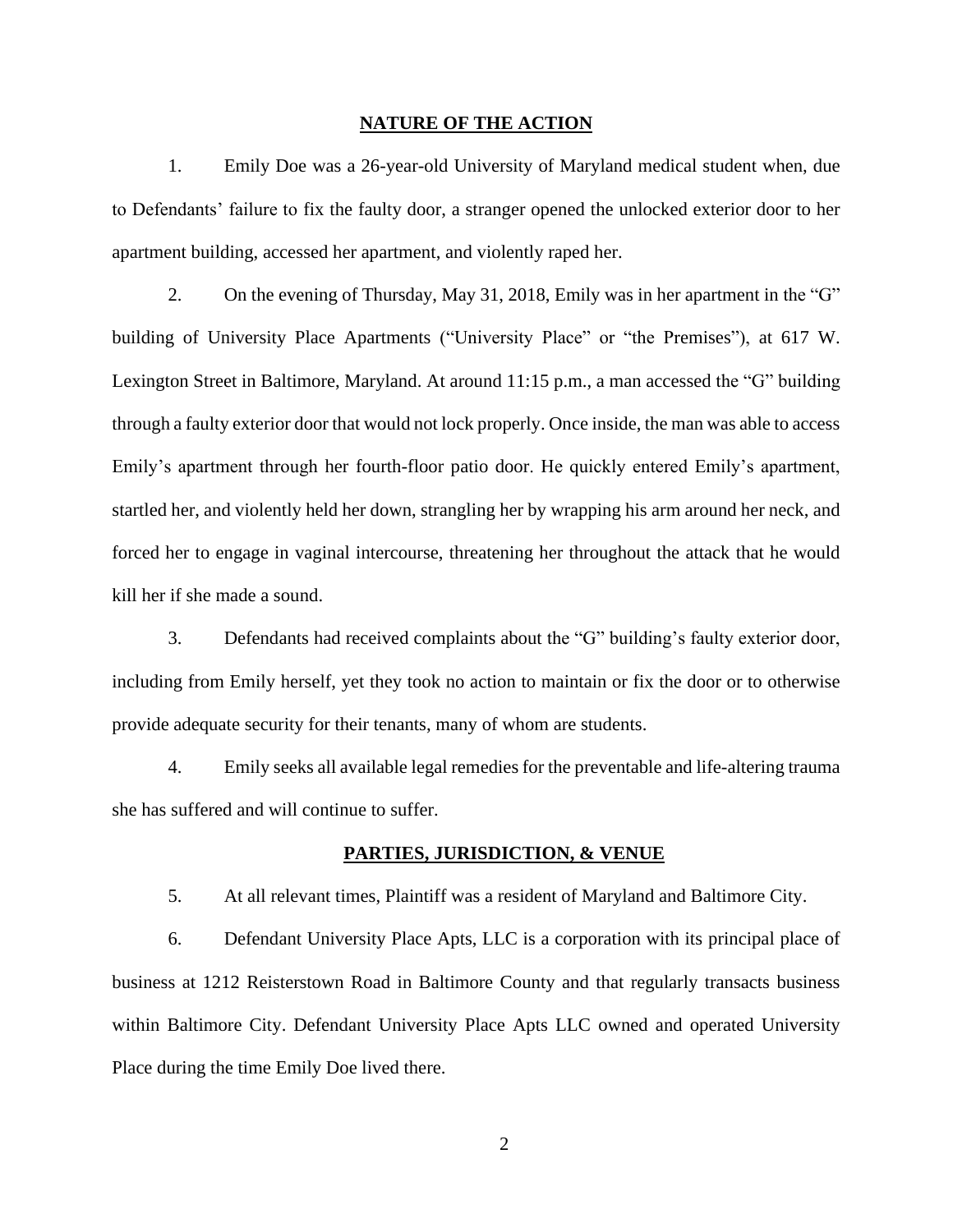7. Defendant University Place Apts Partner, LLC is a corporation with its principal place of business at 1212 Reisterstown Road in Baltimore County and that regularly transacts business within Baltimore City. Defendant University Place Apts Partner, LLC owned and operated University Place during the time Emily Doe lived there.

8. Defendant Signature Properties, LLC is a corporation with its principal place of business at 1700 Reisterstown Road in Baltimore County and that regularly transacts business within Baltimore City. Defendant Signature Properties, LLC was the property management company responsible for maintaining University Place during the time Emily Doe lived there.

9. This Court has subject matter jurisdiction over this case pursuant to Sections 1-501 and 4-401 of the Courts and Judicial Proceedings Article of the Annotated Code of Maryland.

10. This Court has personal jurisdiction over this case pursuant to Section 6-102 of the Courts and Judicial Proceedings Article of the Annotated Code of Maryland because Defendants maintain their principal places of business in the State of Maryland.

11. The Circuit Court for Baltimore City is a proper venue for this action under Sections 6-201 and 6-202(8) of the Courts and Judicial Proceedings Article of the Annotated Code of Maryland because Defendants carry on regular business in Baltimore City, Maryland, and this is a tort action based on negligence and the cause of action arose in Baltimore City, Maryland.

12. This claim is instituted for the recovery of damages in an amount more than seventy-five thousand dollars (\$75,000.00).

#### **FACTS COMMON TO ALL COUNTS**

13. Plaintiff hereby incorporates by reference the allegations set forth in the above paragraphs as if fully set forth herein.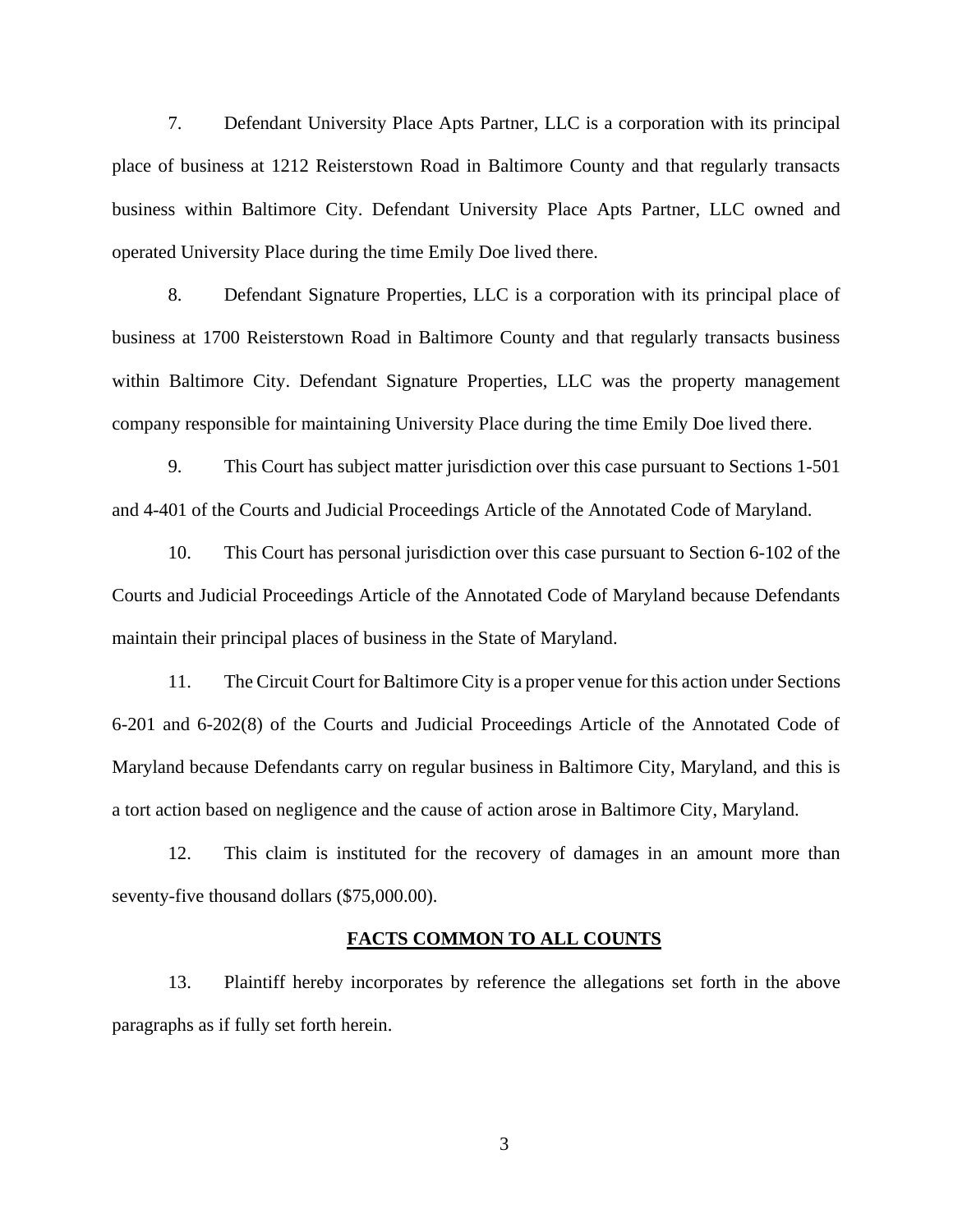14. When the assault took place, Emily was a medical student at the University of Maryland School of Medicine ("the University").

15. As a medical student, Emily quickly excelled in her studies and became very active in the medical school community.

16. Emily was also active in student organizations and in the local community.

17. During her first year of medical school, Emily lived in a house farther away from the University.

18. In 2016, prior to her second year of medical school, Emily began searching for an apartment closer to the University, where she would be spending long days in class, training, and studying.

19. Emily visited multiple properties, including University Place.

20. University Place is located approximately 0.2 miles from the medical school.

21. University Place heavily advertised its proximity to the medical school and offered discounted rents to medical school students, as well as other students.

22. In recognition of the young age of many of its student tenants, as well as its downtown Baltimore City location, University Place Apartments emphasized its safety features to Emily prior to her moving in, including a keypad lock to her interior apartment door, as well as the exterior door to the "G" building.

23. Given Defendants' representations, the discounted rent and close proximity to the University, Emily elected to move into University Place. She moved in on May 21, 2016.

24. During the time Emily lived at University Place, Defendants jointly owned, operated and/or managed University Place.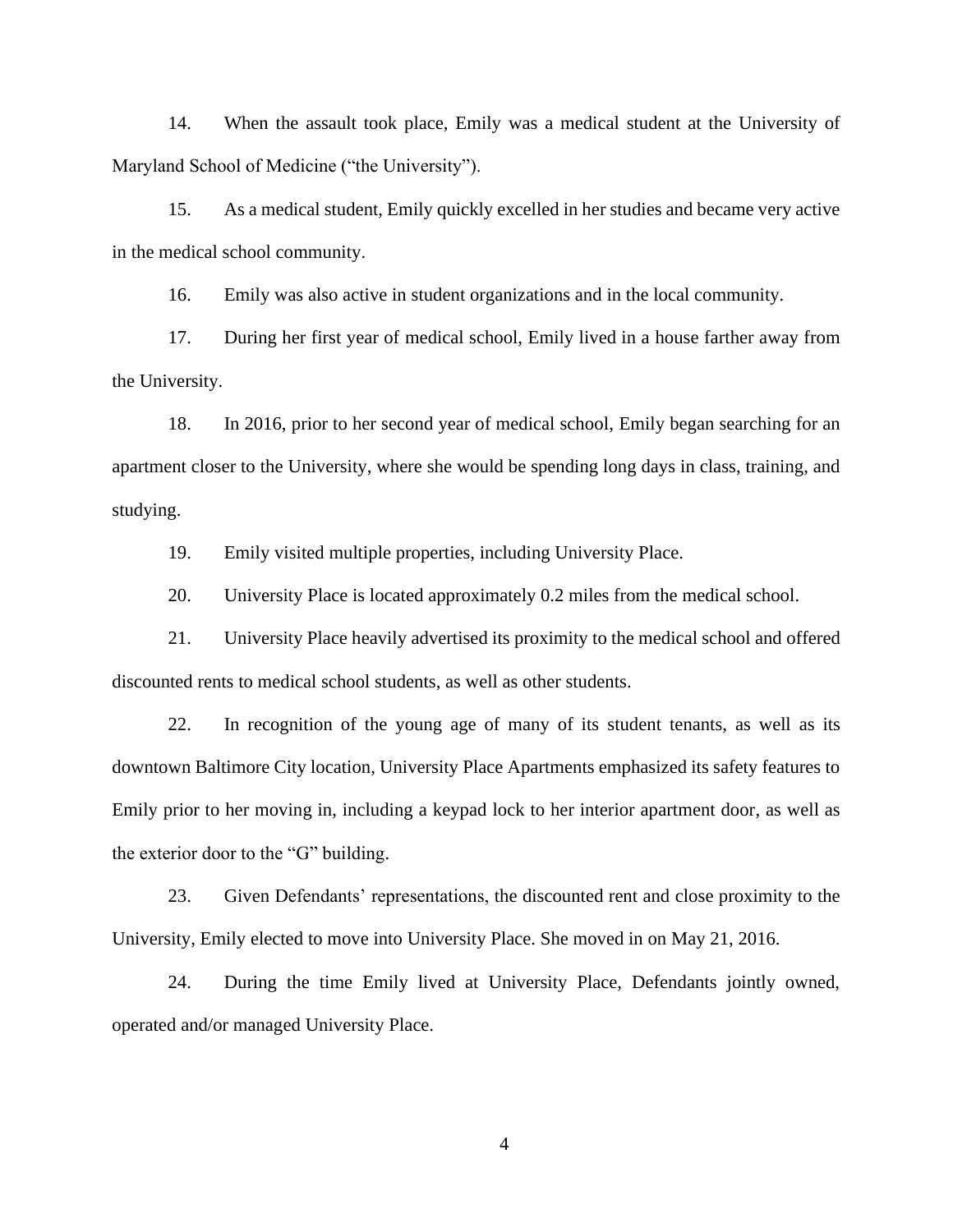25. Within only a few months of living at University Place, however, Emily became concerned about property management and safety.

26. Emily was especially worried about a faulty exterior door to her building, the "G" building, which was not locking properly. This faulty door was the only exterior door to the "G" building accessible to tenants and their guests.

27. The exterior door, which opens to a publicly accessible pathway behind the apartment building in downtown Baltimore, posed an obvious safety concern for Emily and her fellow tenants.

28. The faulty exterior door to the "G" building was well-known among tenants at University Place as well as University Place employees. Soon after moving in, Emily received an email from building management in September 2016 regarding safety concerns in the "G" building. In the email, the subject of which was "Security Issue," management alerted the tenants of the "G" building to "concern[s] in regards to safety" and instructed the tenants to "take the time to make sure that the doors are closed." The email further stated "[w]e want to make sure you are safe." The Defendants' employee, thus, acknowledged that a properly closed exterior door was essential to safety.

29. Emily replied by email just over 10 minutes later that the safety concerns "could be helped if we could fix the door to the G building[.]" Emily explained that the door should "shut tightly" for the benefit of all residents. Emily explained that the exterior door did not close or lock unless forcibly closed by the tenants.

30. Upon information and belief, Defendants received other complaints about the faulty exterior door.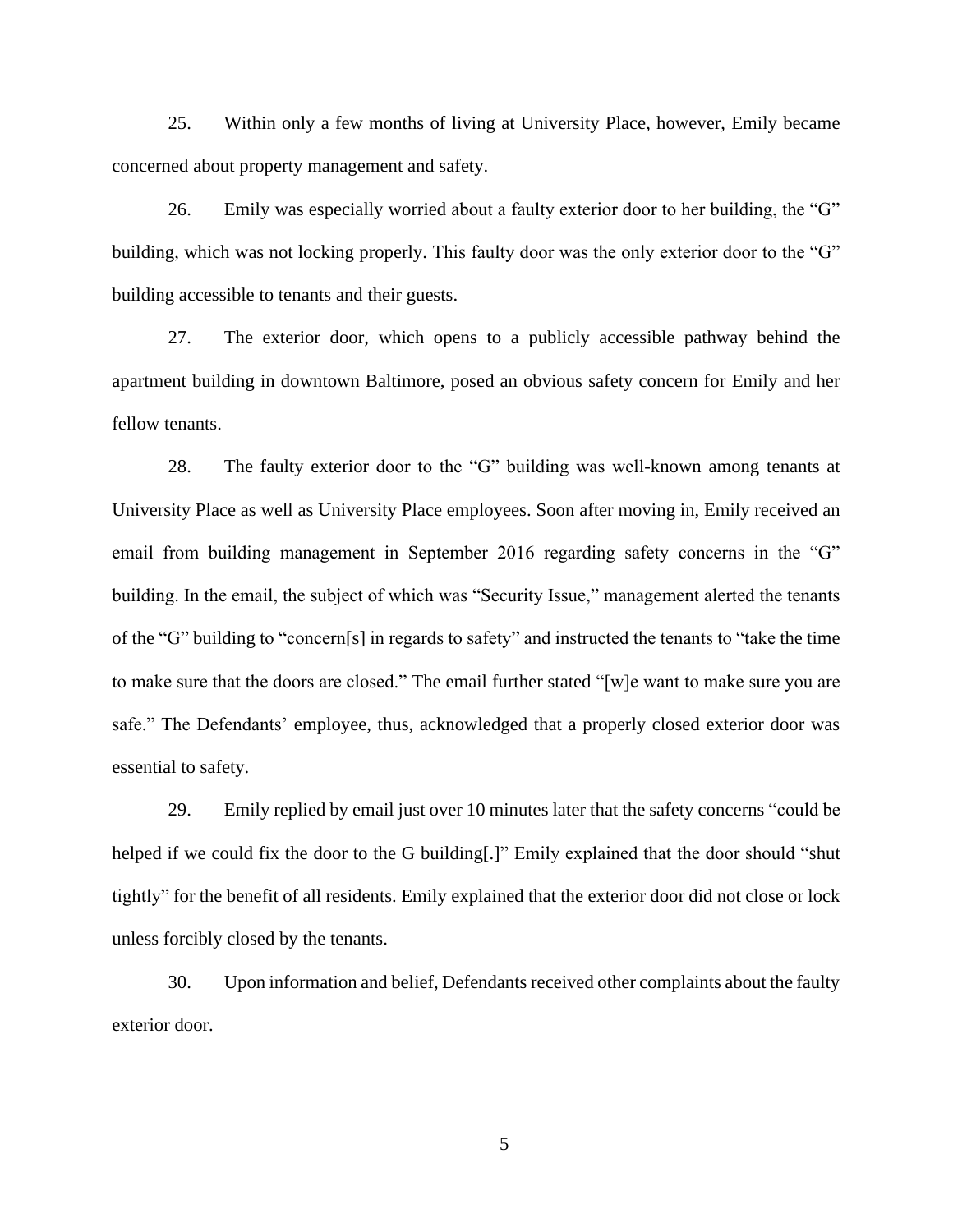31. Defendants had exclusive control over the exterior door. In fact, Emily's lease expressly forbade her from replacing or tampering with the locks, noting that University Place Apartments would "be responsible for repairs to the Premises, its equipment and appliances furnished by [the l]andlord," and instructed Emily to notify the complex of "any repairs needed on windows or door locks."

32. Despite Emily's notification in writing that the door was faulty and was a safety concern, and Defendants' own acknowledgements in writing that there was a problem with the "G" building's door and that management was concerned about third-party related safety issues if doors were not properly locked, Defendants never repaired the faulty door.

33. Defendants had a duty to repair a known dangerous or defective condition under their control to prevent a foreseeable third-party attack upon their tenants within the leased premises.

34. Upon information and belief, the cost to repair the faulty door would have been minimal and could have been accomplished quickly and easily.

35. Astonishingly, as of April 2020, Defendants still had failed to repair the malfunctioning door, continuing to leave tenants in danger in spite of foreseeable risks of serious harm and knowledge that a tenant was violently sexually assaulted on the Premises.

36. During the time Emily lived in the "G" building, there were numerous other obvious safety defects in the building entrance. Most notably, the "G" building was only illuminated by a cheap, residential lighting fixture.

37. The motion activated security light that was visible on the other buildings was also missing from the "G" building entrance. Instead, there was only a bare electrical box.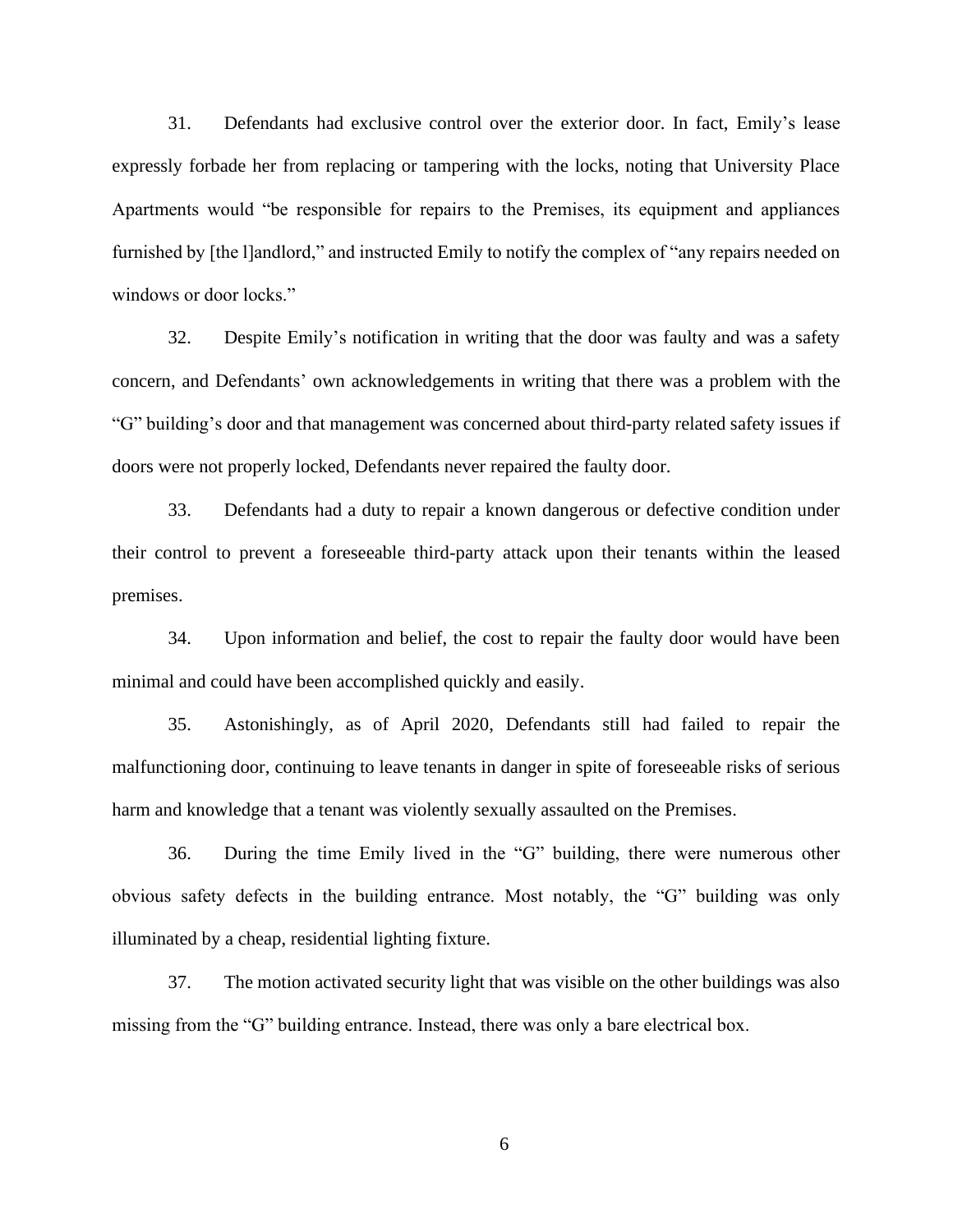38. As a direct and proximate result of Defendants' negligent failures to repair the defective exterior door and to adequately maintain a functioning exterior door and adequate lighting, on Thursday, May 31, 2018, an intruder was able to gain entry to the "G" building, where he violently sexually assaulted Emily.

39. Emily spent most of that day at work, stopping at home briefly before running errands in preparation for her friend's wedding that weekend.

40. She then returned home to clean her apartment and pack for the weekend out of town.

41. At or around 11:15 p.m. that night, a man who was not a University Place resident gained access to the "G" building.

42. The man gained access to the "G" building by entering through the exterior door that University Place staff had acknowledged to be faulty and unsafe. The door was unlocked due to a malfunctioning latch or locking mechanism.

43. After gaining entry to the "G" building, the man climbed the interior stairs to the third floor. On the third floor, he accessed an outdoor common area, climbed the fire escape stairs, and infiltrated Emily's patio on the fourth floor. Because Emily lived on the fourth floor of the apartment building, and the patio door opened onto a secure area, she had a reasonable belief that the patio door entrance was safe.

44. Once inside her apartment, the man surprised Emily, robbed her, and violently sexually assaulted her.

45. The man demanded money from Emily. He then held her down, strangled her by wrapping his arm around her neck, forced her to engage in vaginal intercourse, and threatened to kill her if she made a sound or acted as if she did not enjoy it.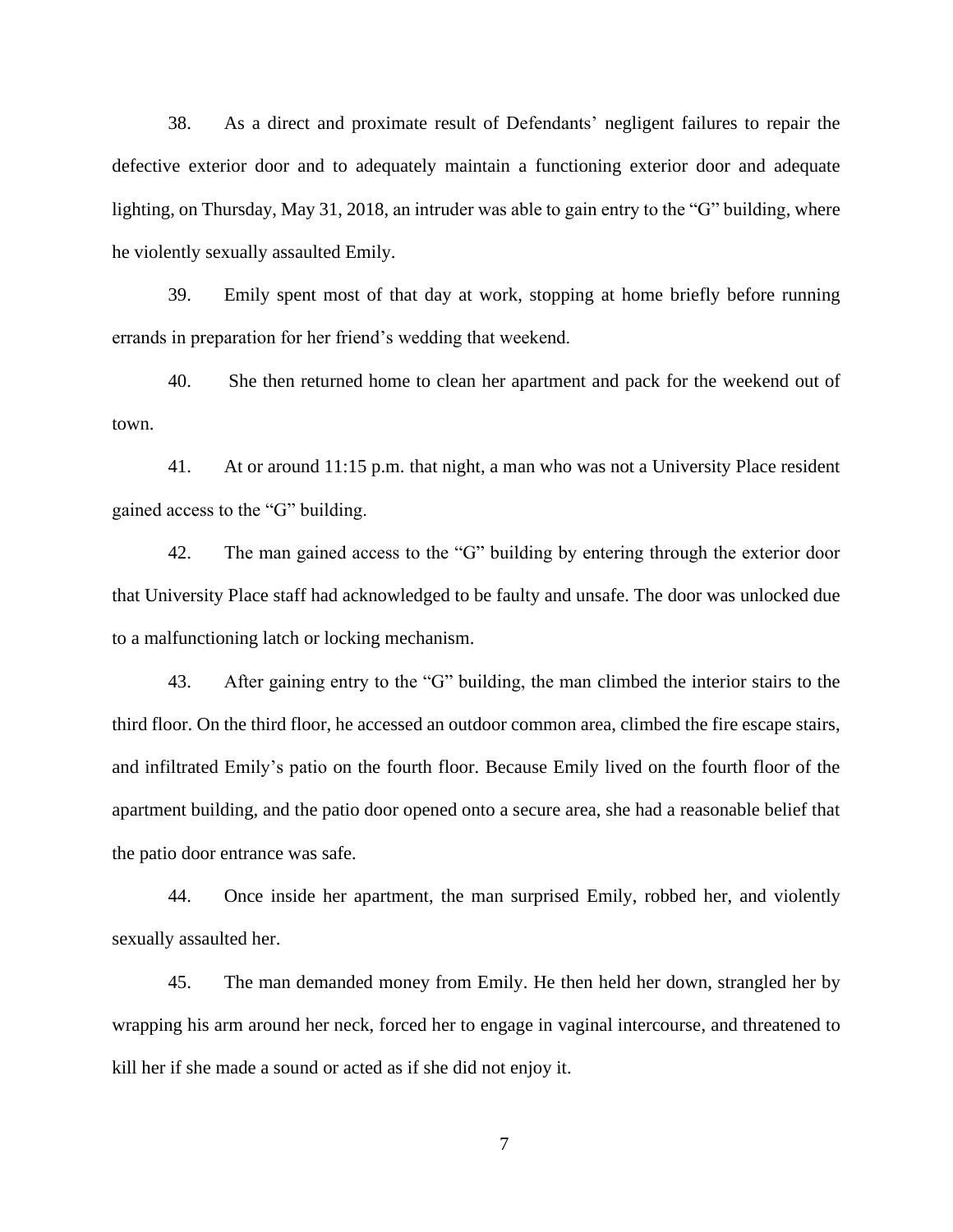46. Following the assault, Emily's assailant forced her to go into the bathroom to shower and to remain there with the lights off while he left. From the bathroom, Emily heard her assailant open the door onto her patio and exit through that door. She did not hear him go downstairs to the first floor of her apartment. Emily's phone—which the man had taken—was later found in an internal stairwell of Building G that was located on a direct path back to the faulty door.

47. Emily promptly reported the attack to the Baltimore Police Department ("BPD") and went to Mercy Medical Center, a designated treatment center for sexual assault and domestic violence, for a sexual assault forensic examination.

48. During Emily's forensic examination, the nurse found lacerations and bruises throughout her body caused by the sexual assault and strangulation. Emily had lacerations to her neck and genitals, neck pain, difficulty swallowing, discomfort in her hips, and significant bruising to her legs.

49. Footage captured by surveillance video just prior to the assault shows the assailant walk around the apartment complex at least twice before entering the "G" building. Emily recalls viewing additional video footage with members of the Baltimore Police Department showing the assailant entering through the exterior door of the "G" building by simply pulling the faulty door open.

50. Emily's attack was entirely foreseeable to Defendants. By their own admission, Defendants knew the "G" building door did not close effectively and expressed concern that this posed a safety risk to the residents. Furthermore, Emily and—upon information and belief— other tenants informed Defendants that the exterior door to the "G" building was faulty and posed a safety risk.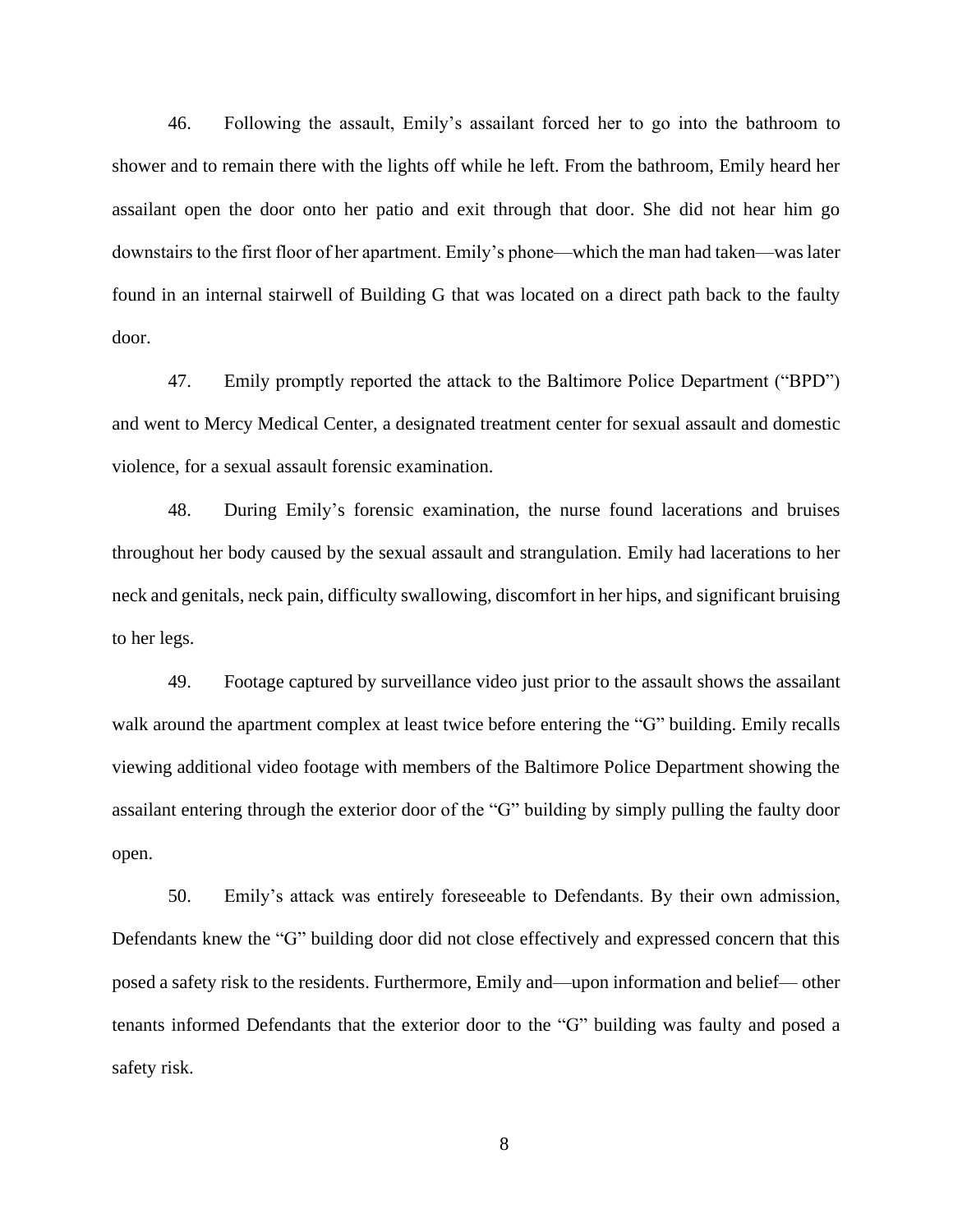51. In addition, Emily's attack was foreseeable to Defendants based on local crime data. A review of the crimes that occurred within a 3.7-mile perimeter surrounding the apartment complex between June 1, 2016 and May 31, 2018—encompassing the time frame between when Emily complained to Defendants about the faulty door and her assault—reveal multiple violent crimes near the property, including four sexual assaults, 63 aggravated assaults, and 14 burglaries.

52. Defendants could reasonably foresee that the faulty exterior door on the "G" building posed a risk of criminal entry and violence by third-parties.

53. Indeed, prior to Emily's assault, another tenant only narrowly avoided being attacked when, after being followed home by a strange man, she was unable to quickly or adequately close and lock the faulty "G" building door. Instead, because the door would not lock, she had to hold the door closed with all her might, while the stranger pulled on the other side. Only because the stranger eventually gave up and went away was she able to escape harm.

54. Since the attack, Emily has suffered significant mental and emotional trauma, for which she has sought medical treatment.

55. BPD investigated Emily's assault, but no suspect has ever been identified and/or prosecuted.

56. As a direct and proximate result of Defendants' negligence, Emily suffered lifealtering trauma, which was foreseeable to Defendants and entirely preventable.

# **COUNT I (Premises Liability)**

57. Plaintiff hereby incorporates by reference the allegations set forth in the above paragraphs as if fully set forth herein.

58. Plaintiff hereby brings a premises liability negligence claim against the Defendants.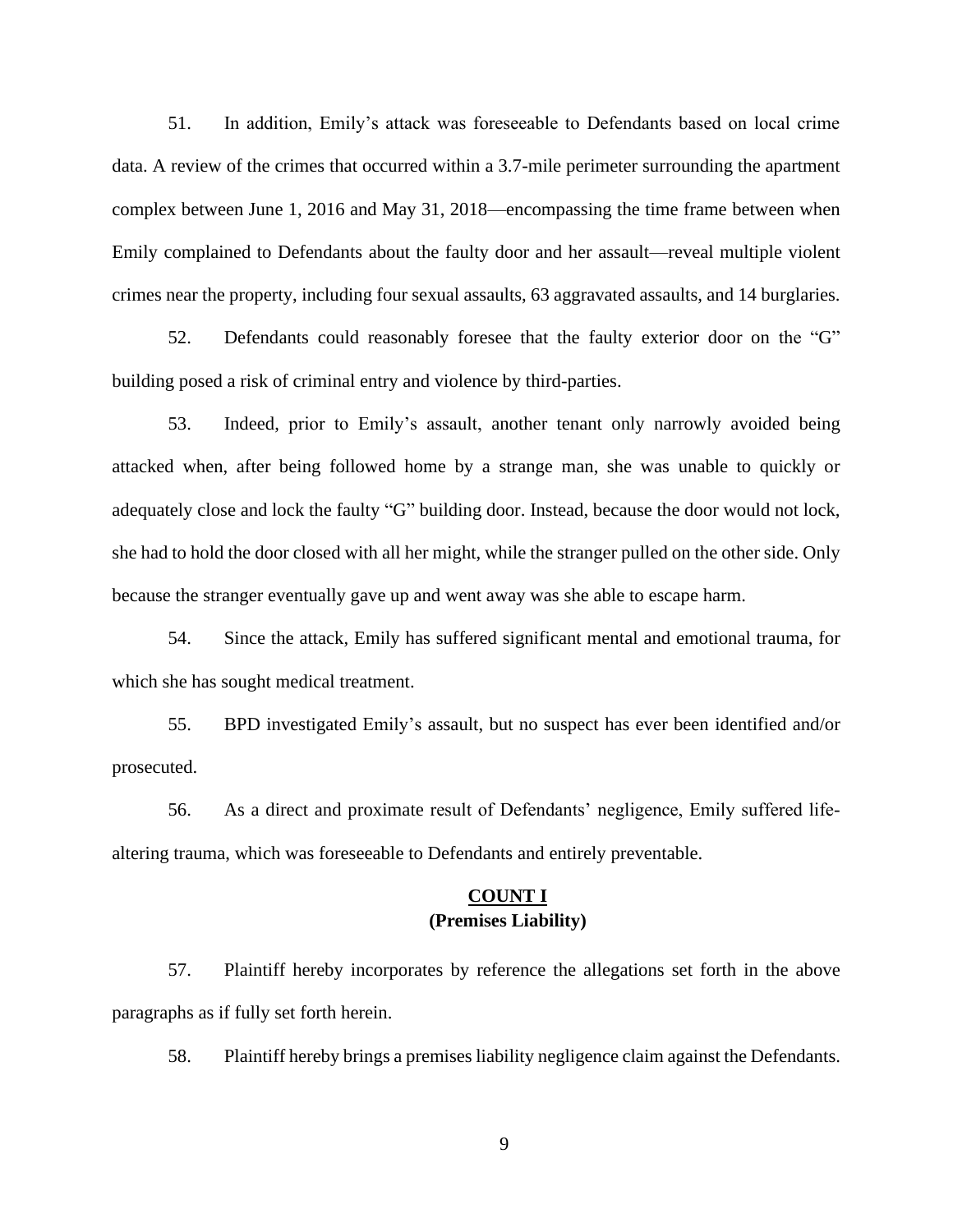59. Defendants owned, operated, maintained, and were otherwise responsible for the Premises.

60. Defendants had exclusive control over the dangerous or defective condition, namely the faulty "G" building door and inadequate lighting fixtures.

61. The lease Plaintiff signed with Defendants required that Defendants would "be responsible for repairs to the Premises, its equipment and appliances furnished by [the l]andlord," and instructed Emily to notify the complex of "any repairs needed on windows or door locks." Emily provided Defendants the requisite notice.

62. Defendants had a duty to act reasonably, to use such care and caution as a reasonably prudent person would have used under all the surrounding circumstances to avoid injury to their tenants, and to act with diligence and/or to not act negligently in operating on the Premises.

63. Defendants had a duty to repair a known dangerous or defective condition to prevent a foreseeable attack by a third-party upon their tenants within the leased premises.

64. Furthermore, having taken on the responsibility of providing security measures to its tenants aimed at preventing criminal activities—namely, a locked door and adequate lighting— Defendants had a continuing duty to maintain, inspect, and repair those security measures.

65. Defendants breached these duties and were otherwise negligent by, among other things, failing to take reasonable action to stop a foreseeable risk of harm to its tenants caused by a known dangerous or defective condition, namely the faulty door and inadequate lighting, located within the common areas of the property over which the Defendants retained exclusive control.

66. Additionally, Defendants failed to take reasonable actions to abate a foreseeable risk of harm to Plaintiff and other tenants or to take effective action to eliminate the threat to its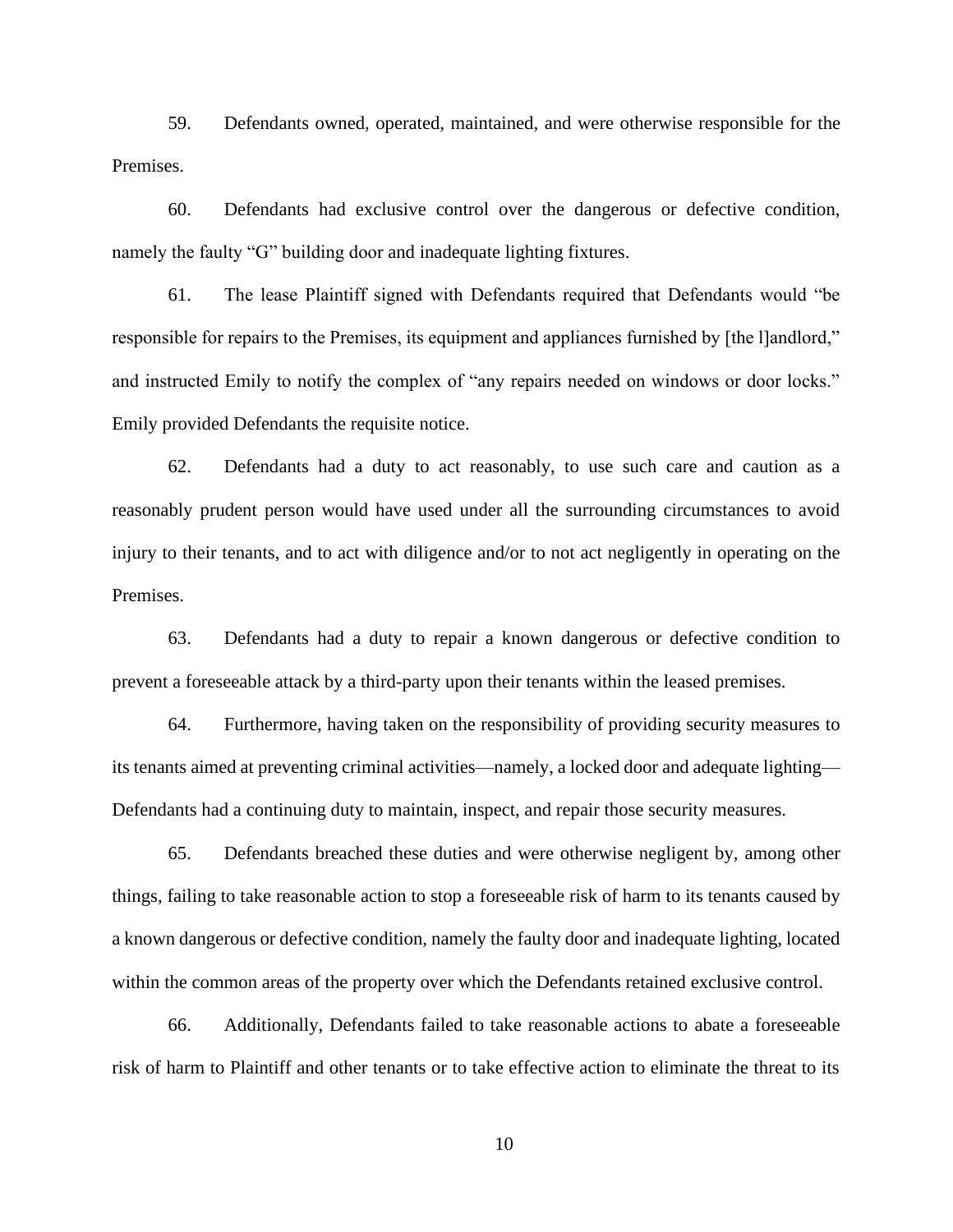tenants, even though building management were on the Premises and thus, were specifically aware of the imminent risk of harm to its tenants.

67. Defendants also failed to maintain, inspect, and repair the security measures it provided to prevent criminal activities, namely a locked door and adequate lighting located within the common areas of the property.

68. Defendants breached these duties and were otherwise negligent by, among other things:

- a. failing to abate an actual and foreseeable threat of harm;
- b. failing to repair the faulty exterior door of the "G" building despite, upon information and belief, prior complaints about the safety risk of the door and acknowledgement by Defendant in writing of the same; and
- c. failing to adequately maintain safety features, including a properly locking door and a motion-activated light, it provided to its residents in order to prevent criminal activities.

69. The harm that resulted to Plaintiff was foreseeable because Defendants acknowledged that an unlocked door was a safety risk, had received at least one email regarding the faulty exterior door and, upon information and belief, had received other complaints regarding the faulty exterior door on the Premises in the months and weeks leading up to Plaintiff's assault. In addition, Defendants knew or should have known of recent crime in the surrounding area, including sexual assaults.

70. As a direct and proximate result of Defendants' negligence, Plaintiff was violently sexually assaulted.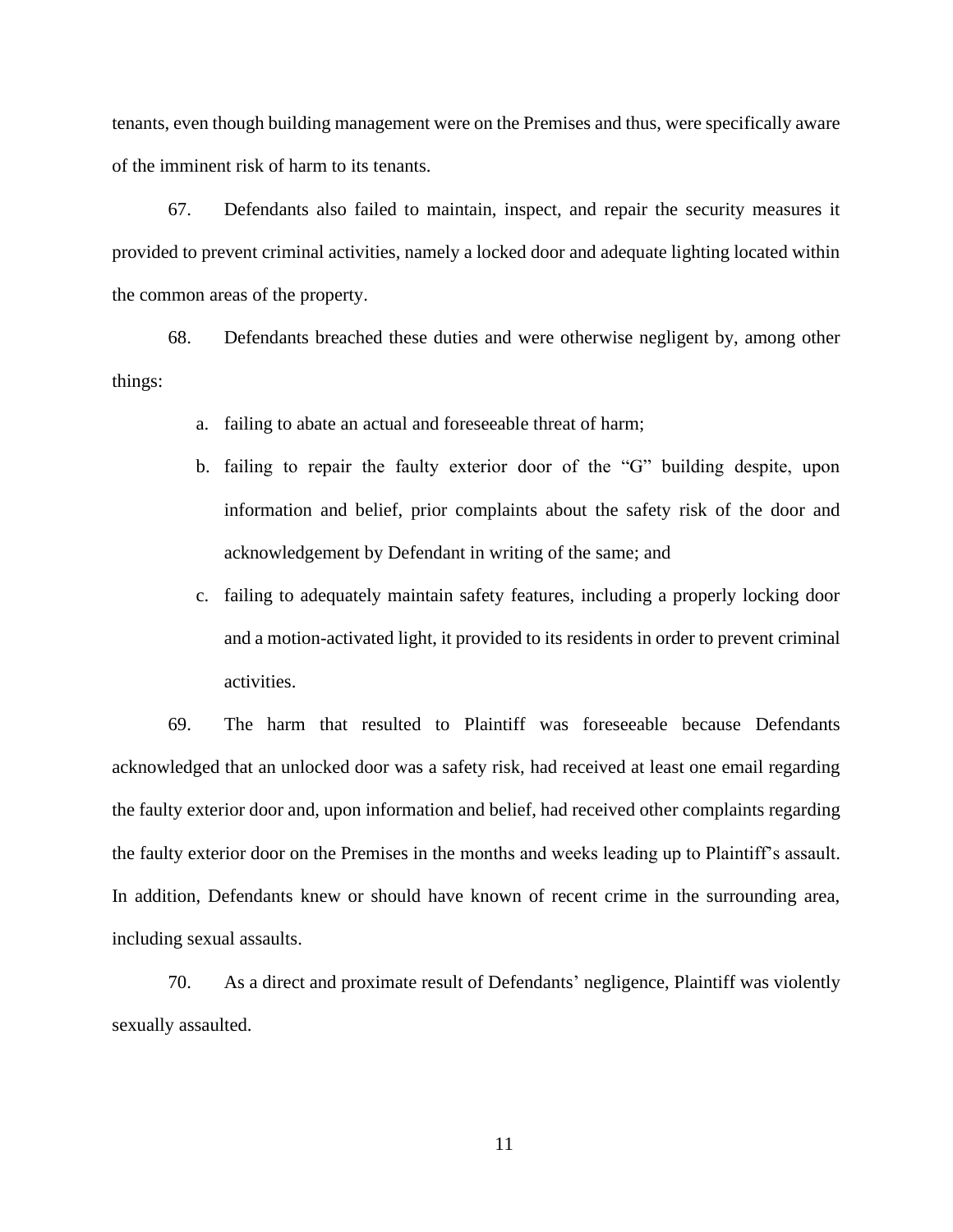71. As a direct and proximate result of Defendants' negligence, which led to the sexual assault on Plaintiff, Plaintiff experienced and will continue to experience severe pain, suffering, and mental anguish and emotional pain and suffering.

72. Defendants' negligence, with no negligence from Plaintiff, directly and proximately caused the injuries described above.

73. But for Defendants' negligence, Plaintiff would not have been assaulted and Plaintiff would not have suffered these injuries and damages. Given Defendants' direct knowledge of the faulty door, its acknowledgment of the third-party related safety issue posed by the unlocked exterior door, and their continued failure to spend, at most, a few hundred dollars to fix the door, Defendants acted with ill will. Accordingly, Plaintiff is entitled to punitive damages in addition to the damages detailed below.

74. As a direct and proximate result of Defendants' negligence, Emily sustained and continues to sustain injuries for which she is entitled to be compensated, including but not limited to:

- a. past, present, and future emotional pain and suffering;
- b. past, present, and future psychological trauma and impairment;
- c. medical bills and other expenses for past and future treatment related to Defendants' acts;
- d. interference with continuing education and lost educational time;
- e. loss of professional opportunity;
- f. impaired educational capacity;
- g. impaired earning capacity; and
- h. punitive damages.